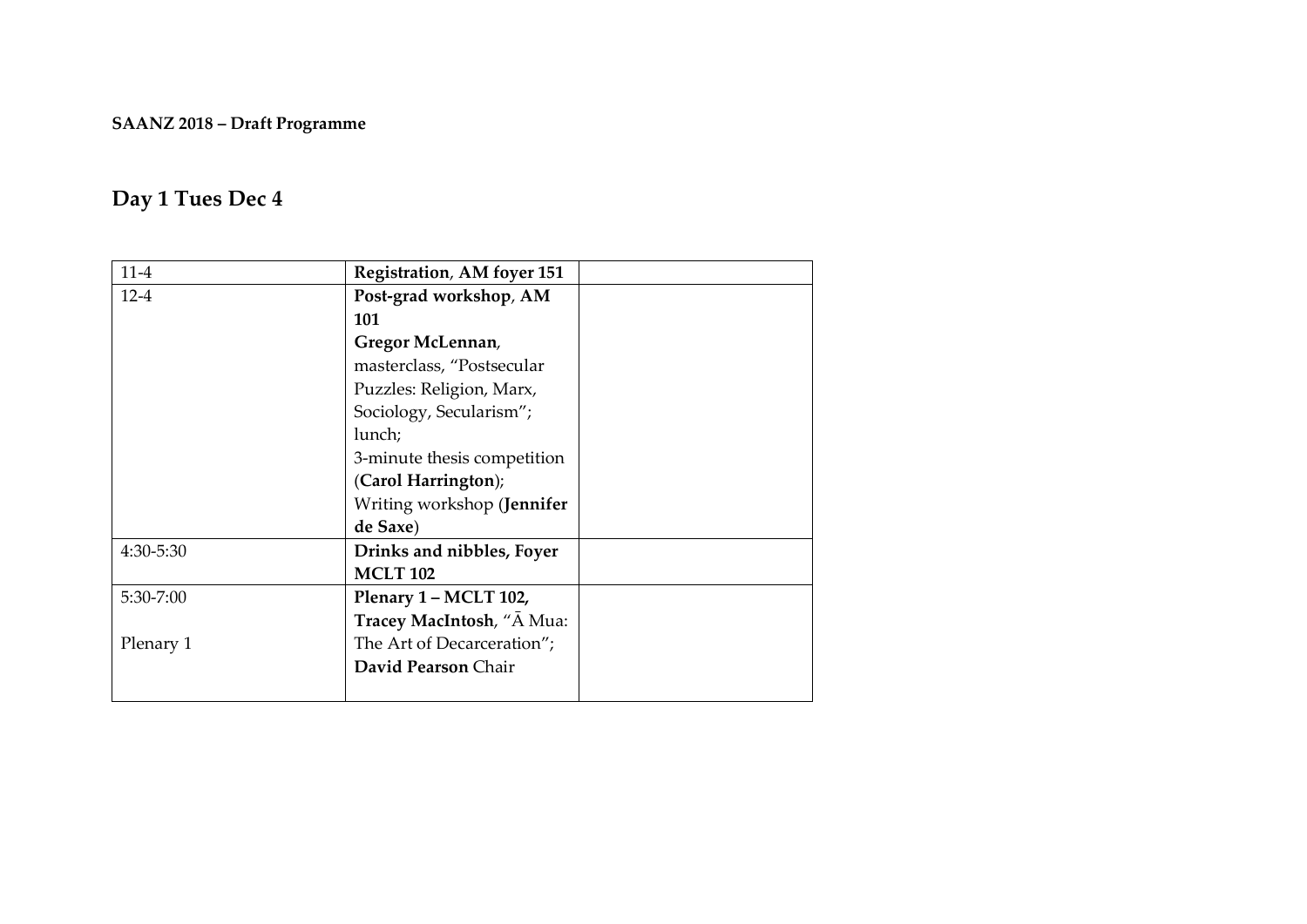## **Day 2 Weds Dec 5**

| 9-10:30    | AM 101                | AM 102                  | AM 104            | AMLT <sub>105</sub>  | AM 106                |
|------------|-----------------------|-------------------------|-------------------|----------------------|-----------------------|
|            | Complicating          | Disrupting the          | The Economy       | Challenging          | Social                |
| Session 1- | Academia              | <b>Social Work</b>      | Chair: Steve      | Norms and            | <b>Movements</b>      |
| concurrent | Chair: Avril Bell     | Narrative               | Matthewman        | <b>Binaries</b>      | and Resistance        |
| streams    | Hamish Robertson      | Chair: Liz Beddoe       | Aitor Jimenz,     | Chair: Johanna       | Chair Jonathan        |
|            | and Joanne            | Susan Beaumont,         | "Platform         | Schmidt              | Oosterman             |
|            | Travaglia, "Race,     | Stephanie Kelly, &      | Capitalism:       | Hannah Rossiter,     | Mary Silcock,         |
|            | Racism and Racists:   | Kerri Arcus, "          | Ideology and Big  | "A Tent of Many      | "Street-level         |
|            | An Epistemological    | Moving Practice with    | Data"; Steven     | Rooms"; Tiina        | Bureaucracy           |
|            | Critique"; David      | Diversity to a Public   | Roberts, Bronwyn  | Vares, "Self-        | and Resistance:       |
|            | Mayeda, "Putting it   | Issue: Sociology as     | Wood, and Alan    | identified           | <b>Using Material</b> |
|            | back on us; Training  | Social Work Practice    | France, "Talking  | Asexuals             | Networks to           |
|            | academic staff in     | Skill"; John Darroch,   | Class: Youth,     | Negotiate the        | Bypass Power";        |
|            | Maori and Pacific     | "Empowering Social      | Class and         | 'Onslaught of the    | Ozan Nadir            |
|            | Student               | <b>Workers to Speak</b> | Privilege in the  | Heteronormative";    | Alakavuklar, "        |
|            | Engagement"; Adele    | out: Pre-conditions to  | Antipodes";       | Aimee B. Simpson,    | Organising            |
|            | Norris and Jennifer   | Engagement in           | Louise Barker,    | $\mathrm{``Liminal}$ | Non-Capitalist        |
|            | de Saxe, "It's not as | Political Activity";    | "The Faithful     | Deviance"            | Value Creation        |
|            | Bad as the United     | Sue Hanna &             | Misrepresentation |                      | through Food          |
|            | States"               | Charlotte Chisnell, "   | of Accounting     |                      | Activism";            |
|            |                       | Disrupting the          | Practices"        |                      | Sandy Darab &         |
|            |                       | Narrative of Silence-   |                   |                      | Yvonne                |
|            |                       | Supporting Young        |                   |                      | Hartman,              |
|            |                       | Careers to have a       |                   |                      | "Stories from         |
|            |                       | Voice"                  |                   |                      | the Flood Zone:       |
|            |                       |                         |                   |                      | Self-                 |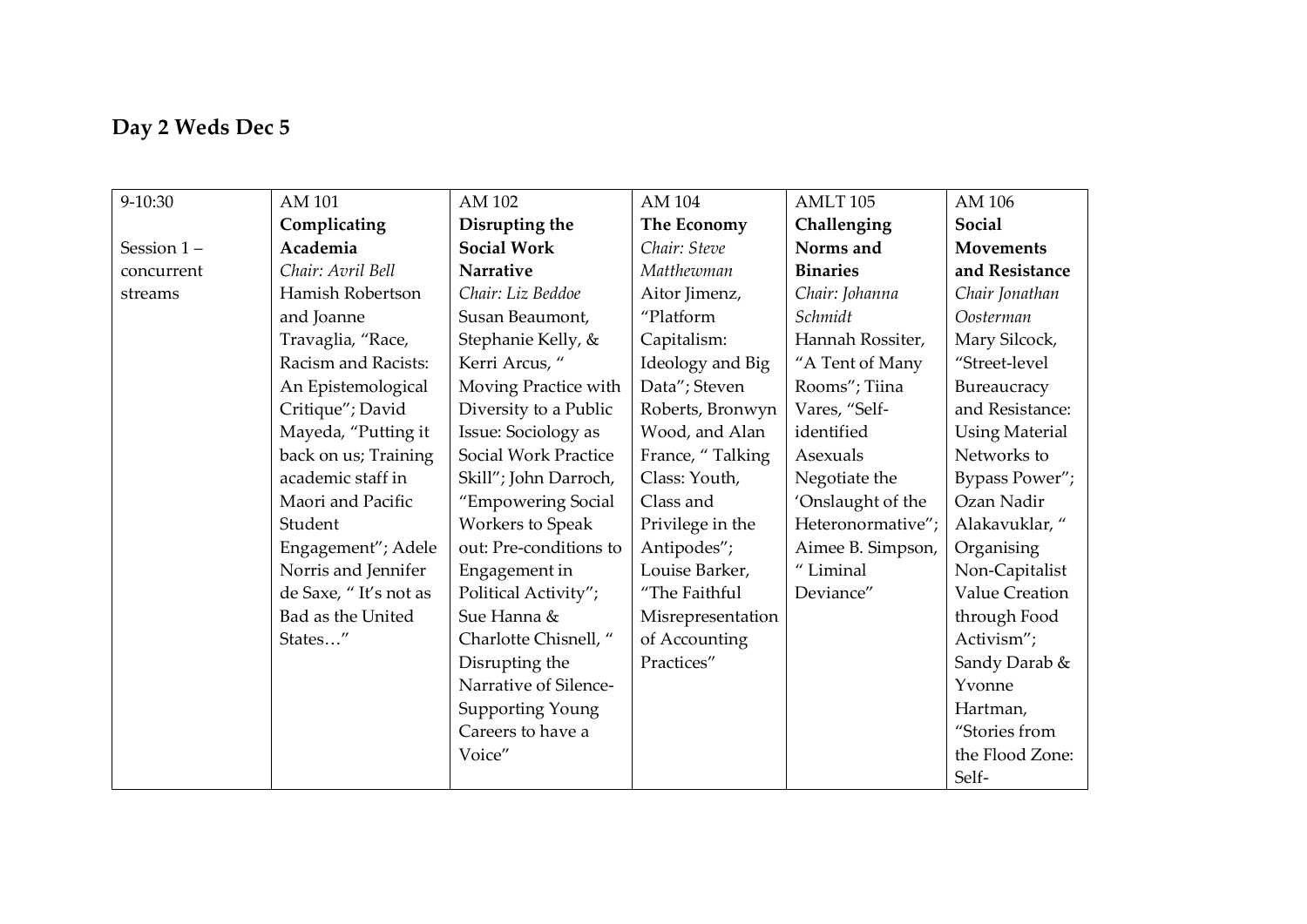|             |                           |                               |                          |                          | Organisation  |
|-------------|---------------------------|-------------------------------|--------------------------|--------------------------|---------------|
|             |                           |                               |                          |                          | verses        |
|             |                           |                               |                          |                          | Institutional |
|             |                           |                               |                          |                          | Response"     |
| 10:30-11:00 | Morning tea AM 151        |                               |                          |                          |               |
| 11:00-12:30 | AM 101                    | AM 102                        | AM 104                   | AM 106                   |               |
|             | Complicating              | <b>Social Movements</b>       | Housing and              | Cultural                 |               |
| Session 2-  | Academia                  | and Resistance                | Lifestyle                | Sociology                |               |
| concurrent  | Chair: Carol              | Chair: Jonathan               | Chair: Trudie Cain       | Chair: Chamsy el-        |               |
| streams     | Harrington                | Oosterman                     | Louisa Choe,             | Ojeili                   |               |
|             | Bonnie-Estelle            | Jackson Rowe-                 | "Evicting my             | Nicholas Graham          |               |
|             | Trotter-Simons,"          | Williams, "The                | childhood: young         | Haig, "An                |               |
|             | <b>Critical Feminist</b>  | 'fourth phase' of             | people's survival        | <b>Engless Candlelit</b> |               |
|             | Understandings of         | Aotearoa/New                  | of unstable              | Vigil: Some              |               |
|             | Resistance and            | Zealand's Left";              | housing";                | Reflections on Te        |               |
|             | Music"; Sasha             | Marcelle C. Dawson,           | Morgan                   | Papa Tongarewa's         |               |
|             | Francis, "Radical         | "Alternative                  | Hodgson, "A              | Exhibition               |               |
|             | <b>Everyday Practice:</b> | Epistemologies-               | New way of               | Gallipoli: The Scale     |               |
|             | Rose, Bloch and           | <b>Alternative Futures:</b>   | Living: Millennial       | of Our War"; Brent       |               |
|             | seven activist            | Prefiguration as a            | Precarity in New         | Neilson, "The            |               |
|             | Philosophers";            | Decolonising                  | Zealand";                | Ground Shifting          |               |
|             | Andrew Dickson,           | Strategy"; Piper              | Morgan Hamlin,           | Beneath Us:              |               |
|             | "Auto-Theory as           | Rodd, "The                    | "Contested               | Collective               |               |
|             | Social Activism"          | <b>Imperative of Critical</b> | Narratives of            | Memory of a              |               |
|             |                           | Pedagogy in times of          | Community and            | break from               |               |
|             |                           | Cultural Austerity"           | the Visibility of        | Consensus in             |               |
|             |                           |                               | <b>State-led Housing</b> | Aotearoa New             |               |
|             |                           |                               | Developments as          | Zealand";                |               |
|             |                           |                               | Public Issues"           |                          |               |
|             |                           |                               |                          |                          |               |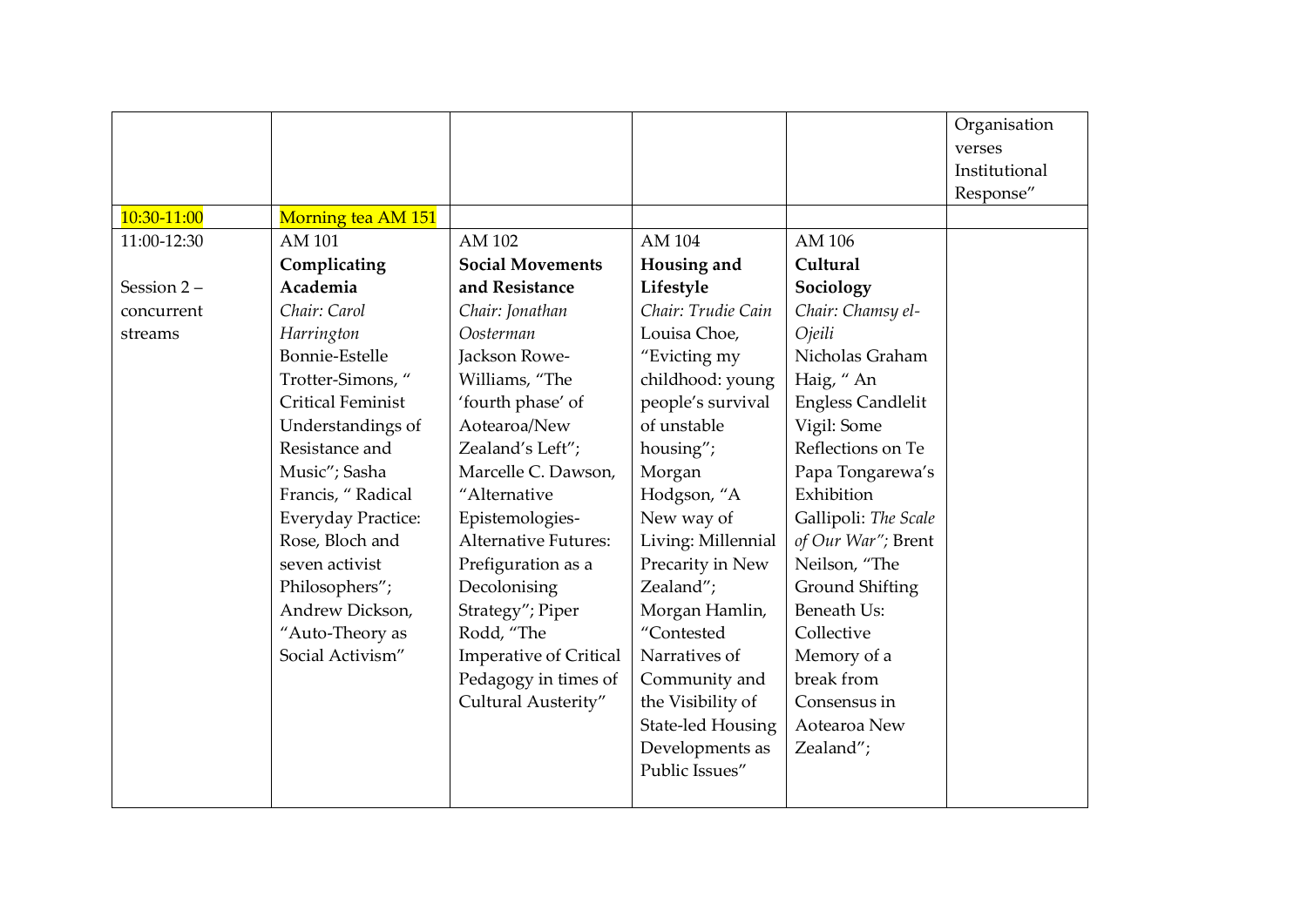| 12:30-1:30    | Lunch AM 151          |                         |                    |                    |
|---------------|-----------------------|-------------------------|--------------------|--------------------|
| 1:30-3:00     | MCLT 102 - Gregor     |                         |                    |                    |
|               | McLennan,             |                         |                    |                    |
| Plenary 2     | "Dilemmas of the      |                         |                    |                    |
|               | Discipline: The Ever- |                         |                    |                    |
|               | <b>Present Coming</b> |                         |                    |                    |
|               | Crisis of Sociology"; |                         |                    |                    |
|               | David Pearson chair   |                         |                    |                    |
| $3:00 - 3:30$ | Afternoon tea AM      |                         |                    |                    |
|               | 151                   |                         |                    |                    |
| 3:30-5:00     | AM 101                | AM 102                  | AM 104             | AM 106             |
|               | Disrupting the        | <b>Social Movements</b> | Education,         | Complicating       |
| Session 3-    | <b>Social Work</b>    | and Resistance          | Language, and      | Academia           |
| concurrent    | <b>Narrative</b>      | Chair: Marcelle         | Learning           | Chair: Jennifer de |
| streams       | Chair: Carol          | Dawson                  | Chair: Trudie Cain | Saxe               |
|               | Harrington            | Karen Fagan, "Social    | Kellie Bousfield,  | Frea Anderson,     |
|               | Stephen Parker, "     | Mobility, Identity,     | Jacqueline         | "Prison            |
|               | Consequences of a     | Belonging, and          | Tinkler, "The      | Apologetics and    |
|               | Positivist Approach   | Tattoos"; Stella        | Subversion of      | Mass               |
|               | to Child Abuse";      | Pennell, "Airbnb and    | Educational        | Incarceration";    |
|               | Raewyn Tudor, "The    | the Biopolitical        | Encounters in the  | Jayne Mooney,      |
|               | Fold in Community:    | Turn"; Cameron          | Pursuit of         | "Suffering and     |
|               | Securing Earthquake   | Lawrence, "How to       | Excellence:        | Resistance: A      |
|               | Recovery through      | Think Technology"       | "Leftish Fads"     | Social History of  |
|               | the Wellbeing         |                         | and Australia's    | New York City's    |
|               | Index"; Elizabeth     |                         | Print Media        | Rikers Island Jail |
|               | Green, "The Tragedy   |                         | Reporting of       | Complex"; Max      |
|               | of the Case Study"    |                         | Naplan"; Jessica   | Whitehurst, "The   |
|               |                       |                         | Terruhn, "They're  | Legitimation of    |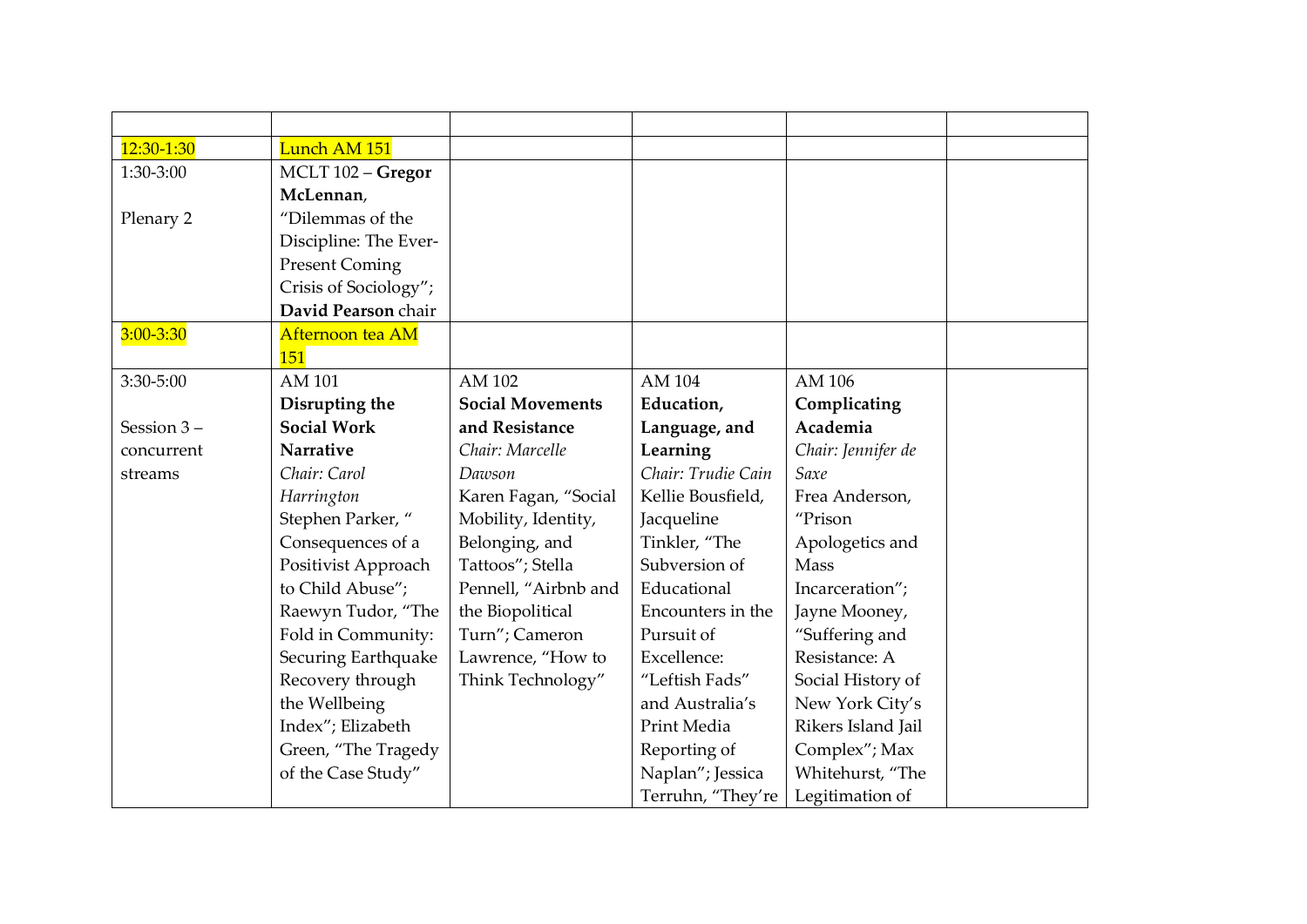|                    |                     | here to Learn    | Harm: Why do we |  |
|--------------------|---------------------|------------------|-----------------|--|
|                    |                     | English" A       | Uphold the      |  |
|                    |                     | Critical         | Authority of    |  |
|                    |                     | Exploration of   | Harmful         |  |
|                    |                     | School Responses | Structures?"    |  |
|                    |                     | to Linguistic    |                 |  |
|                    |                     | Diversity in the |                 |  |
|                    |                     | Classroom";      |                 |  |
|                    |                     | Gaylene Denford- |                 |  |
|                    |                     | Wood,            |                 |  |
|                    |                     | "Seminaria:      |                 |  |
|                    |                     | Poetry informed  |                 |  |
|                    |                     | from 'the future |                 |  |
|                    |                     | in the past' to  |                 |  |
|                    |                     | inspire the      |                 |  |
|                    |                     | present"         |                 |  |
|                    |                     |                  |                 |  |
| $5:30 - 6:30$      | <b>HULT 220</b>     |                  |                 |  |
|                    | Sonja Van Wichelen  |                  |                 |  |
| Joint Plenary with | (University of      |                  |                 |  |
| Society of Medical | Sydney)             |                  |                 |  |
| Anthropology in    | "How Science and    |                  |                 |  |
| Aotearoa           | Law Co-Produce Shit |                  |                 |  |
|                    | as Medicine: On     |                  |                 |  |
|                    | Postcolonial        |                  |                 |  |
|                    | Technosciences in   |                  |                 |  |
|                    | the Postgenomic     |                  |                 |  |
|                    | Age"                |                  |                 |  |
|                    |                     |                  |                 |  |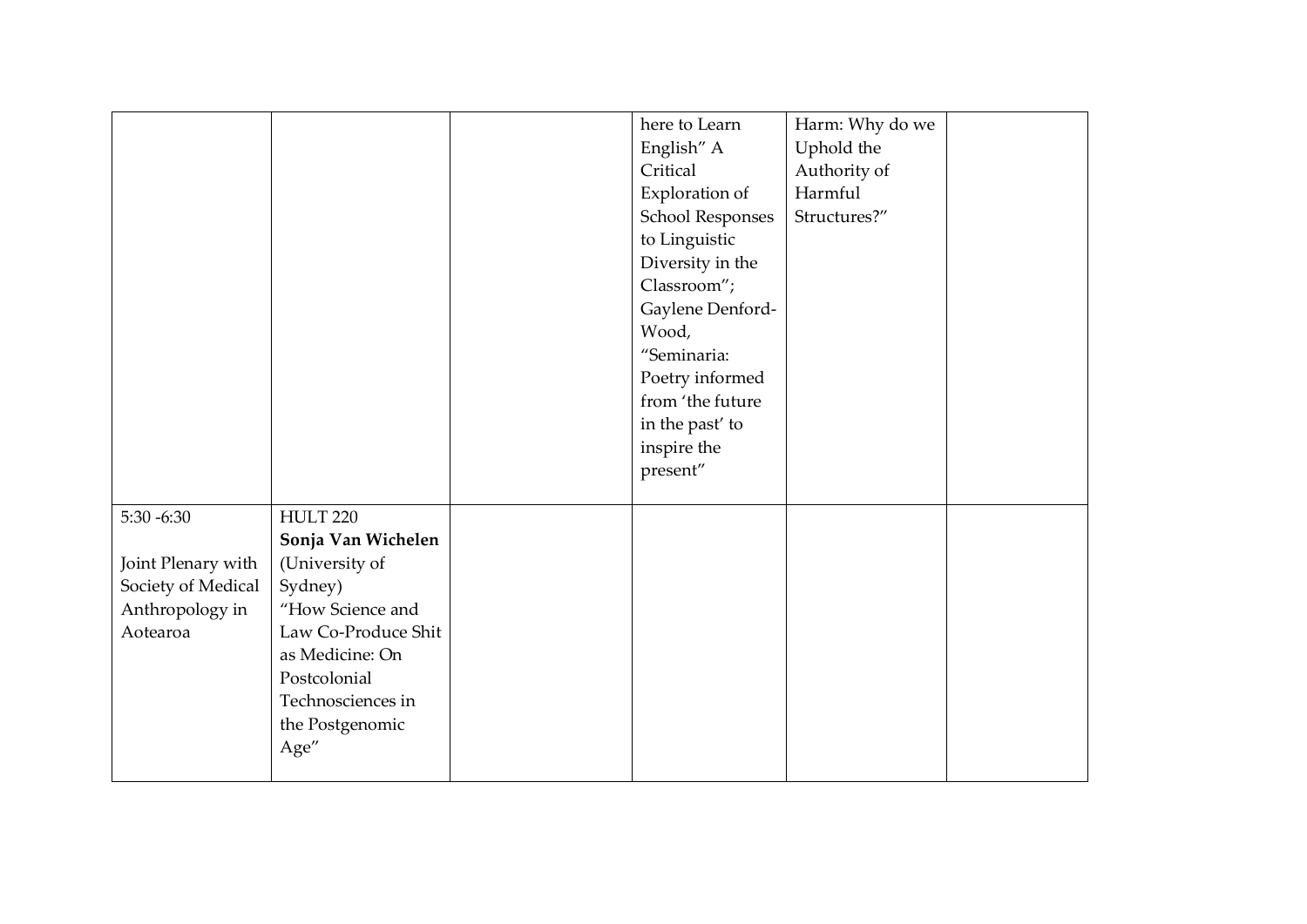## **Day 3 Thurs Dec 6**

| 9-10:30      | AM 101                 | AM 102                 | AM 104              | AMLT <sub>105</sub> | AM 106            | CO 118              |
|--------------|------------------------|------------------------|---------------------|---------------------|-------------------|---------------------|
|              | <b>Policy Panel 1:</b> | Older Citizens,        | Disrupting the      | Social              | Complicating      | <b>The Missing</b>  |
| Session $4-$ | Wellbeing and          | Euthanasia, and        | <b>Social Work</b>  | <b>Movements</b>    | Academia          | <b>Trillions</b>    |
| concurrent   | Social Investment-     | Dying                  | Narrative           | and Resistance      | Chair: Sasha      | Convenor:           |
| streams      | Convenor Charles       | Chair: Alex Ker        | Chair: Liz Beddoe   | Chair: Pamela       | Francis           | Campbell Jones;     |
|              | Crothers               | Trudie Cain &          | Neil Ballantyne,    | Cavanagh            | Anisha Sankar, "  | Chair               |
|              | Living Standards       | Jessica Terruhn,       | "Economics are the  | Bruce Curtis, "     | Lewis Gordon and  | Nathalie Jaques     |
|              | Framework +            | "Remaking              | Method: The Object  | Class and Social    | the Project of    | Panelists: Bill     |
|              | Commentary             | subjectivities:        | is to Change the    | Movements";         | Epistemic         | Rosenberg,          |
|              | (Treasury: Suzy        | Older Adults'          | Heart and Soul":    | Kyle Matthews,      | Decolonisation";  | Chief               |
|              | Morrisey; VUW:         | Navigation of          | The Neoliberal      | "Youth              | Avril Bell,       | Economist,          |
|              | Prof. Arthur           | Urban Change";         | Conquest of the     | Activism in         | "Working as a     | New Zealand         |
|              | Grimes)                | Martin Lindhart,       | Human Psyche-       | Aotearoa New        | Treaty Partner &  | Council of          |
|              |                        |                        | Mental Distress,    | Zealand:            | Boundary          | <b>Trade Unions</b> |
|              | Social                 | "Growing Old in        | Young People, and   | Radicalism and      | between T Ao      | Peter King,         |
|              | Investment/IDI+        | Rural Denmark";        | Alienation"; Ian    | the Political       | Maori and Te Ao   | Researcher,         |
|              | Commentary (SIA:       | Jessica Young,         | Hyslop, "Child      | Constraints of      | Pakeha"; Hugo     | Parallax            |
|              | Dorothy Adams+         | Chrystal Jaye,         | Protection-Shifts   | Neoliberalism";     | Robinson,         | Research and        |
|              | VUW: Prof.             | Richard Egan,          | and Circles in      | Jonathan            | "Neoliberal       | <b>ESRA</b>         |
|              | Johnathan Boston)      | Janine Winters, &      | Time"; Donna        | Oosterman,          | Settler-          | Campbell            |
|              | Family and             | Tony Egan, "           | Baines, "Disrupting | "The Reality of     | Colonialism in    | Jones,              |
|              | <b>Whanau Status</b>   | <b>Exploring Dying</b> | the Colonia         | Fear and the        | Aotearoa: Land,   | Associate           |
|              | Research (MSD:         | People's               | Narrative: An       | Necessity of        | Labour, and the   | Professor of        |
|              |                        | Perspective on         | International       | Hope:               | Liberal Challenge | Sociology,          |
|              |                        | Euthanasia/Assisted    | Comparison of       | Prioritising a      | to Revolutionary  |                     |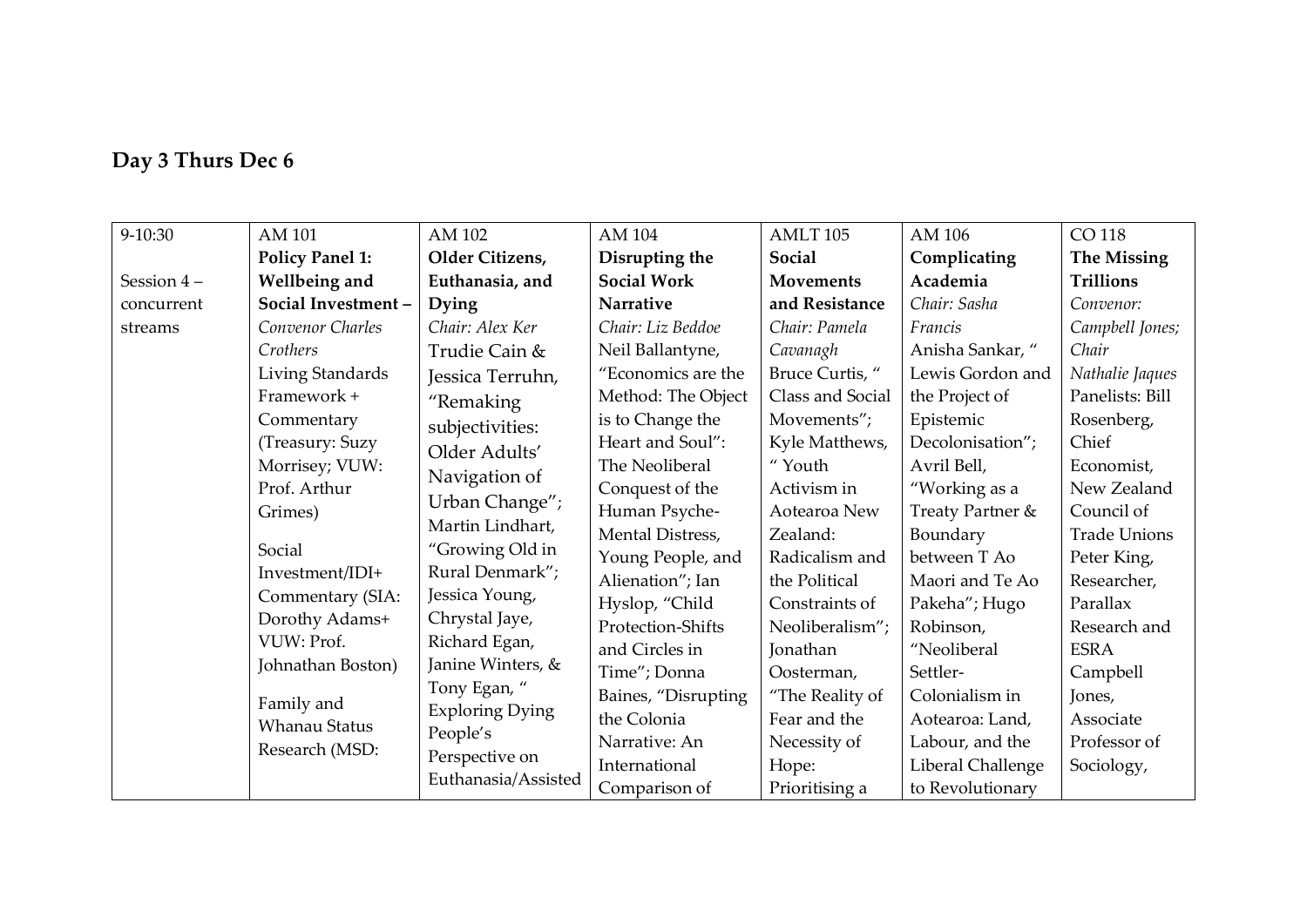|            | Eric Krassoi Peach<br>& Kahukore Baker)<br>StatsNZ (Scott<br>Ussher) | Dying: Confronting<br>Normative<br>Discourses" | Precarious Care in<br>Nonprofit Social<br>Services in South<br>Africa and Canada" | Just transition<br>in Climate<br>Action<br>Strategy" | Decolonial<br>Solidarity"   | University of<br>Auckland |
|------------|----------------------------------------------------------------------|------------------------------------------------|-----------------------------------------------------------------------------------|------------------------------------------------------|-----------------------------|---------------------------|
| 10:30-11   | Morning tea AM<br>151                                                |                                                |                                                                                   |                                                      |                             |                           |
| 11-12:30   | AM 101<br><b>Policy Panel 2:</b>                                     | AM 102<br>Disrupting the                       | AM 104<br>Social Change and                                                       | AMLT <sub>105</sub><br>Complicating                  | AM 106<br>Policy, Class and |                           |
| Session 5- | <b>Other Areas of</b>                                                | <b>Social Work</b>                             | Identity                                                                          | Academia                                             | Society                     |                           |
| concurrent | <b>Government Social</b>                                             | Narrative                                      | Chair: Warwick Tie                                                                | Chair: Marcelle                                      | Chair: Carol                |                           |
| streams    | Research-                                                            | Chair: Ian Hyslop                              | Lucy H. Carter,                                                                   | Dawson                                               | Harrington                  |                           |
|            | Convenor Charles                                                     | Liz Beddoe, "Social                            | Christine M.                                                                      | Jai Bentley-                                         | Louise Humpage,             |                           |
|            | Crothers                                                             | Media surveillance                             | Kenney, and                                                                       | Payne, "The                                          | "The Making and             |                           |
|            | Child Wellbeing                                                      | of Families:                                   | Suzanne Phibbs,                                                                   | Spectre of                                           | (unmaking?) of              |                           |
|            | and Child Poverty                                                    | Disrupting a Fresh                             | "Cosmopolitanism                                                                  | Individualism";                                      | Policy: Income              |                           |
|            | Units (PM's Dept):                                                   | Example of                                     | and Marae:                                                                        | Jennifer de Saxe                                     | Management in               |                           |
|            | Maree Brown;                                                         | Donzelot's                                     | Mediating risks to                                                                | and Bonnie-                                          | New Zealand";               |                           |
|            | Kristie Carter                                                       | Patriarchy of the                              | Heterogenous                                                                      | <b>Estelle Trotter-</b>                              | Shannon Walsh,              |                           |
|            |                                                                      | State"; Mike Dee,                              | Assemblages";                                                                     | Simons, "                                            | "Make it New:               |                           |
|            | Futures Research -                                                   | "Child Protection or                           | Alexander Maxwell,                                                                | Reflections on                                       | Understanding               |                           |
|            | <b>Malcom Menzies</b>                                                | Surveillance?";                                | " Sartorial                                                                       | Developing an                                        | <b>Innovation Policy</b>    |                           |
|            | (exSuperu)                                                           | Barbara Staniforth,                            | Sovereignty                                                                       | Anti-racist                                          | in Aotearoa New             |                           |
|            | NZ Government                                                        | "Will you be my                                | Schemes, Futuristic                                                               | Pedagogy";                                           | Zealand"; David             |                           |
|            | social research                                                      | Friend? Social Work                            | Fashion Dreams";                                                                  | Sharon Hayes,                                        | Neilson, "                  |                           |
|            | literature study                                                     | in the Academy"                                | Hannah Swedlund                                                                   | "All the                                             | Addressing the              |                           |
|            |                                                                      |                                                |                                                                                   | "Isms"":                                             | Conceptual                  |                           |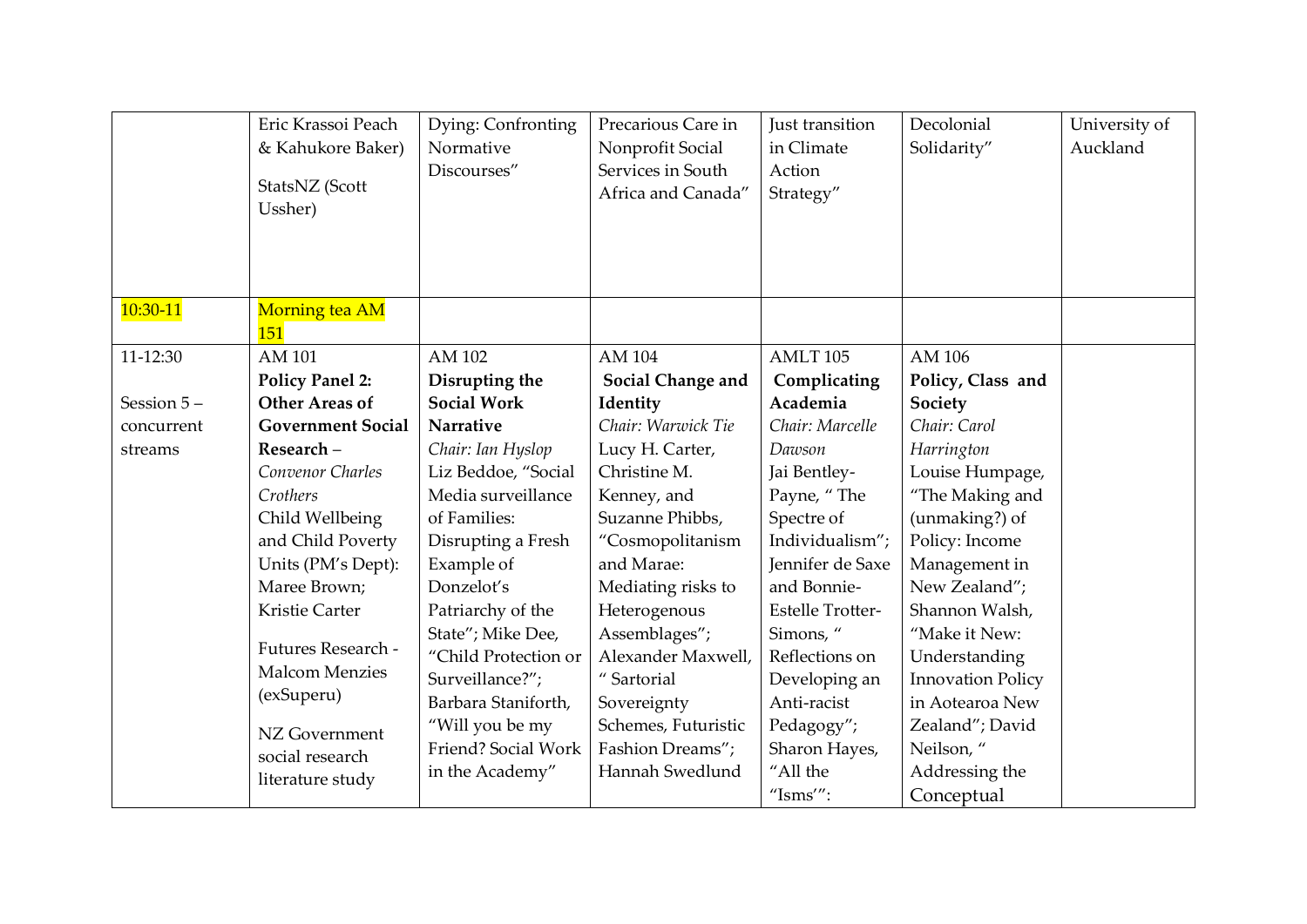|               | (Prof. Charles<br>Crothers, Sanna<br>Fourt-wells) |                        | and Aitor Jimenez,<br>"Rap on Trial" | Naming and<br>Challenging<br>Supremacy in<br>Academia" | Problem of<br>Contesting<br><b>Empirical Class</b><br>Analyses: Beyond |                  |
|---------------|---------------------------------------------------|------------------------|--------------------------------------|--------------------------------------------------------|------------------------------------------------------------------------|------------------|
|               |                                                   |                        |                                      |                                                        | Weberian<br>Hegemony"                                                  |                  |
|               |                                                   |                        |                                      |                                                        |                                                                        |                  |
| $12:30-1:30$  | Lunch AM 151                                      |                        |                                      |                                                        |                                                                        |                  |
| 1:30-3:00     | Plenary 3, MCLT                                   |                        |                                      |                                                        |                                                                        |                  |
|               | $102 - Gregor$                                    |                        |                                      |                                                        |                                                                        |                  |
| Plenary 3     | McLennan, "Stuart                                 |                        |                                      |                                                        |                                                                        |                  |
|               | Hall: Critical                                    |                        |                                      |                                                        |                                                                        |                  |
|               | Intellectual"; David                              |                        |                                      |                                                        |                                                                        |                  |
|               | Pearson chair                                     |                        |                                      |                                                        |                                                                        |                  |
| $3:00 - 3:30$ | Afternoon tea                                     |                        |                                      |                                                        |                                                                        |                  |
| 3:30-5:00     | AM 101                                            | AM 102                 | AM 104                               | AMLT <sub>105</sub>                                    | AM 106                                                                 | CO 118           |
|               | Families, Gender &                                | Complicating           | Precarious                           | Challenging                                            | Disrupting that                                                        | <b>Social</b>    |
| Session 6-    | Race                                              | Academia               | Democracy                            | Neoliberalism                                          | <b>Social Work</b>                                                     | <b>Movements</b> |
| concurrent    | Chair: Jennifer de                                | Chair: Bonnie- Estelle | Chair: Bronwyn                       | and the                                                | <b>Narrative</b>                                                       | and Resistance   |
| streams       | Saxe                                              | Trotter-Simons         | Wood                                 | University                                             | Chair: Neil                                                            | Chair: Alex Ker  |
|               | Johanna Schmidt,                                  | Calum Bennachie &      | Jessica Young,                       | Chair: Bex                                             | Ballantyne                                                             | Cat Pausé and    |
|               | "Parenting the                                    | Nicola Mai, "          | Chrystal Jaye, Izzy                  | Kidson                                                 | Lauren Devine, "                                                       | Sandra Grey,     |
|               | Prime Miniature:                                  | "White" New            | Lomax-Sawyers,                       | Brian Roper, "                                         | The Politics of                                                        | "Throwing our    |
|               | Gender and                                        | Zealand and the        | and Richard Egan, "                  | Neoliberalism's                                        | Food in Child                                                          | weight around:   |
|               | Families in the 21 <sup>st</sup>                  | Vulnerabilities of     | Debating                             | War on New                                             | Removal Cases";                                                        | Fat girls,       |
|               | century, a Case                                   | Migrant sex            | Euthanasia/Assisted                  | Zealand's                                              | Stephanie Kelly                                                        | protest, and     |
|               | Study"; Moeata                                    | Workers"; Carol        | Dying in New                         | Universities";                                         | and Tony Stanley,                                                      | civil unrest";   |
|               | Keil, "Separated                                  | Harrington,            | Zealand's Social                     | Janelle Smith,                                         | "The Art of                                                            | Ella Henry and   |
|               | Pacific Mothers'                                  | "Feminist              | Media"; Sara                         | "The State of                                          | Critical                                                               | Charles          |
|               | and Fathers' talk                                 | Knowledge and          | Salman, "Is this                     | Knowledge in                                           | Sociological                                                           | Crothers,        |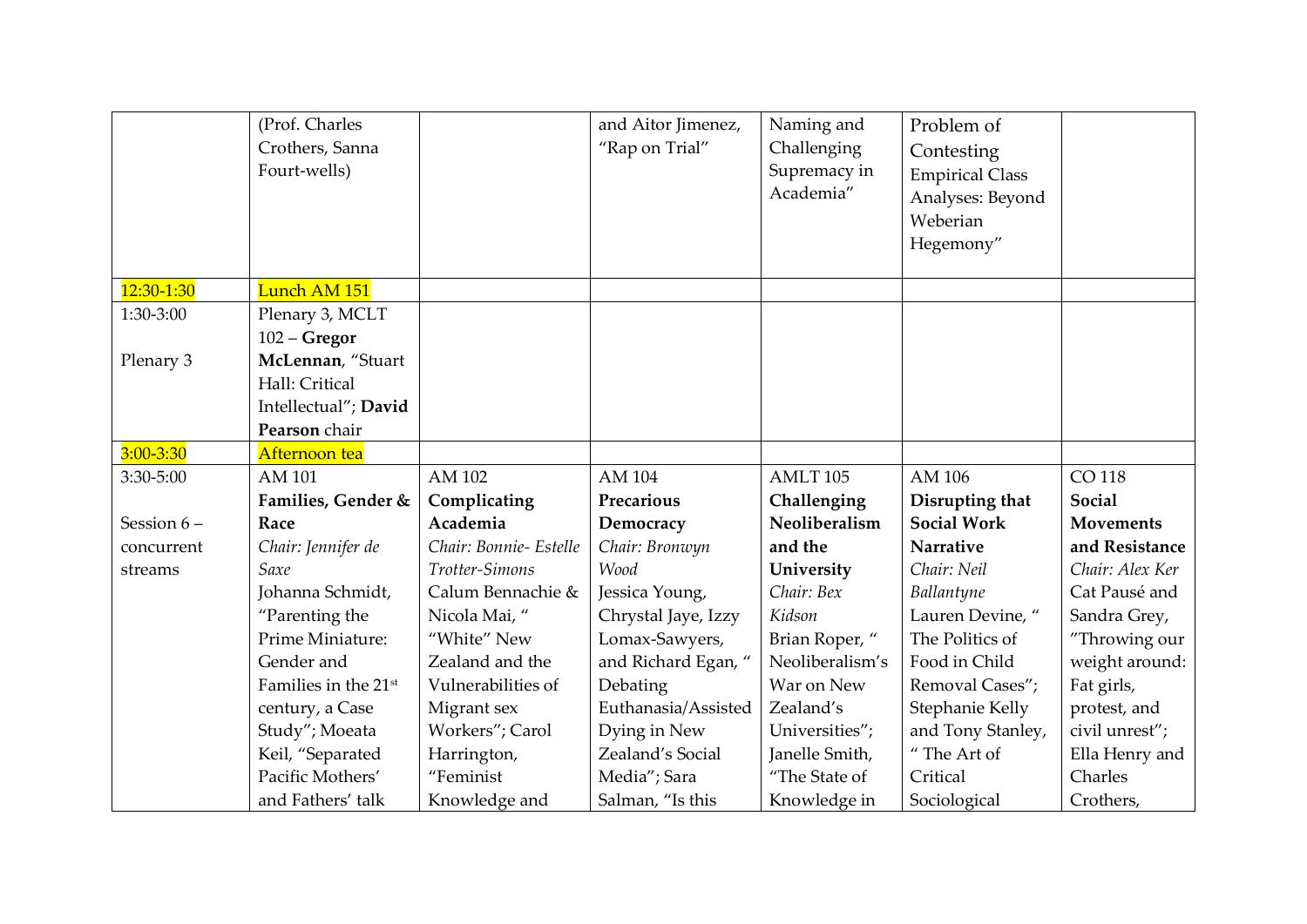|             | about Post-        | Cycles of Scandal        | your Democracy?":   | the Postmodern | Leadership for          | "Kaupapa         |
|-------------|--------------------|--------------------------|---------------------|----------------|-------------------------|------------------|
|             | Separation Care    | about Peacekeeper        | Iraqi Refugee       | University";   | Contemporary            | Māori: An        |
|             | Arrangements for   | Sexual Violence and      | Resettlement in the | Edgar Burns &  | Health and Social       | Indigenous       |
|             | Children"; Richey  | Exploitation"; Ti        | US"; Martin         | Adam Rajcan,   | Service Practice,       | Quantitative     |
|             | Wyver, "Chocolate  | Lamusse, "Grieving       | Lindhardt, "        | "Publishing    | Policy, and             | Methodology";    |
|             | Skin and Almond    | Prison Death"            | Pushing             | During PhD     | Paradigms";             | Katrina Roen,    |
|             | Eyes": Decoding    |                          | Pentecostalism      | study: New     | Sonya Hunt,             | Lin Prøitz &     |
|             | Racial Desires in  |                          | towards the         | Zealand        | "Disrupting the         | Erik Carlquist   |
|             | "Colour-blind'     |                          | respectable: On the | Sociology      | Grassroots              | "Social          |
|             | Transracial        |                          | Mainstreaming of a  | Doctoral       | Narrative of Social     | movements        |
|             | Adoption           |                          | Counter Cultural    | Completions    | <b>Work: A Critical</b> | online: Intersex |
|             | Narratives"        |                          | Religious           | 2013-2018"     | Consideration of        | embodiment       |
|             |                    |                          | Movement in         |                | the Social Work         | and affect"      |
|             |                    |                          | Contemporary        |                | Professionalisation     |                  |
|             |                    |                          | Chile"              |                | Project in              |                  |
|             |                    |                          |                     |                | Aotearoa New            |                  |
|             |                    |                          |                     |                | Zealand"                |                  |
|             |                    |                          |                     |                |                         |                  |
|             |                    |                          |                     |                |                         |                  |
| $5:00-6:00$ | <b>SAANZ AGM</b>   | Counterfutures and       |                     |                |                         |                  |
|             | AM 101             | <b>ESRA: Journal and</b> |                     |                |                         |                  |
|             |                    | <b>Book Launch</b>       |                     |                |                         |                  |
|             |                    | Drinks and nibbles,      |                     |                |                         |                  |
|             |                    | Launch of                |                     |                |                         |                  |
|             |                    | Counterfutures 6 and     |                     |                |                         |                  |
|             |                    | New Forms of             |                     |                |                         |                  |
|             |                    | Political Organisation   |                     |                |                         |                  |
|             |                    | <b>MCLT</b> Foyer        |                     |                |                         |                  |
| $6:00-8:00$ | Conference dinner, |                          |                     |                |                         |                  |
|             | Milk and Honey     |                          |                     |                |                         |                  |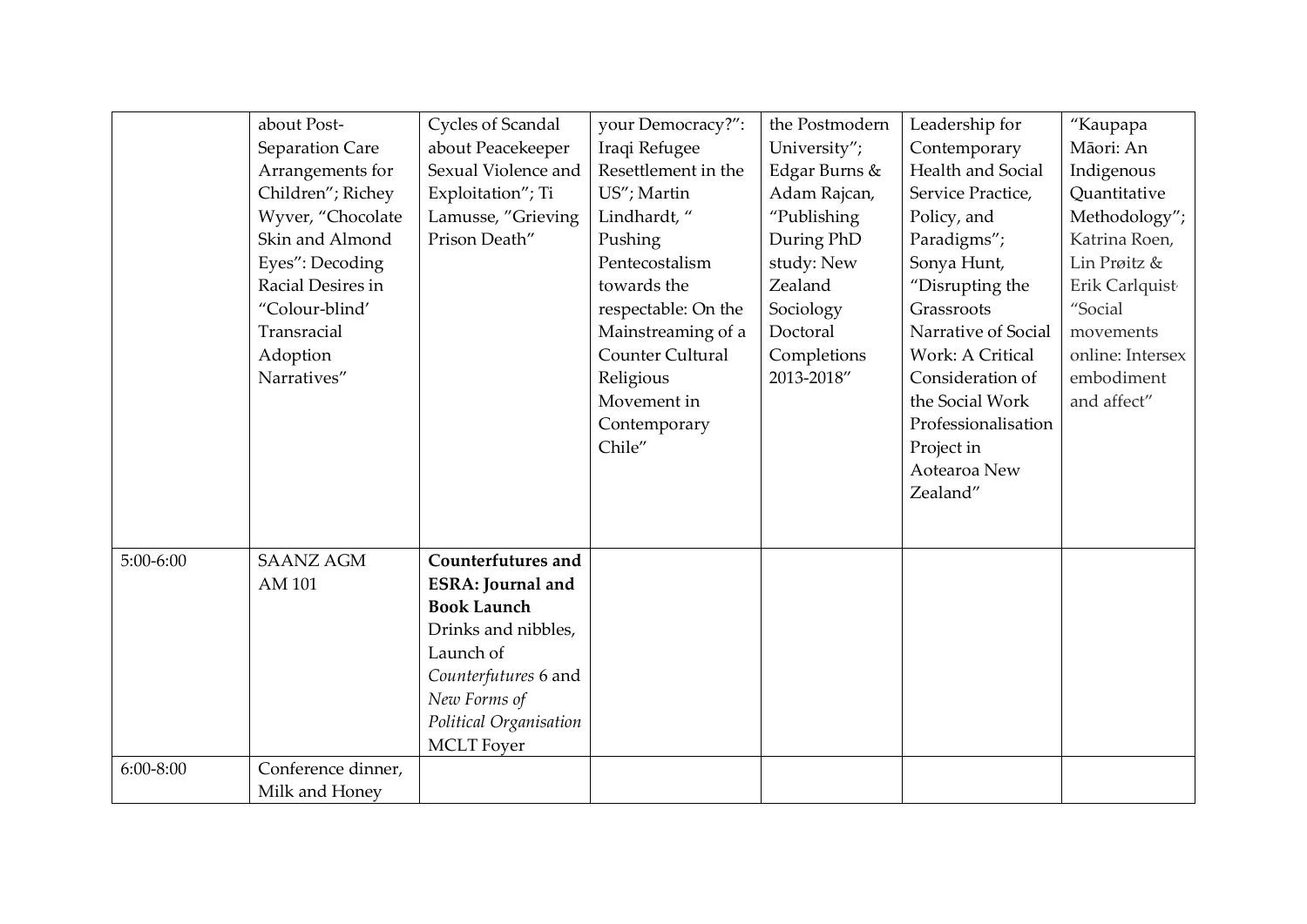# **Day 4 Friday 7**

| 9-10:30            | AM 104                      | AMLT <sub>105</sub>   | AM 106                  | CO 118               | CO 119                 |
|--------------------|-----------------------------|-----------------------|-------------------------|----------------------|------------------------|
|                    | Sociology and               | Sociology,            | <b>Social Movements</b> | Disrupting the       | Interdisciplinarity    |
| Session 7-         | Wellbeing                   | Resistance, and       | and Resistance          | <b>Social Work</b>   | and Education          |
| Concurrent streams |                             | Postcolonialism       | Chair: Pamela           | Narrative            | Chair: Chamsy el-Ojeli |
|                    | Chair: Louise               | Chair: Avril Bell     | Cavanagh                | Chair: Liz Beddoe    | David Pomeroy,         |
|                    | Humpage                     | Bruce M.Z. Cohen,     | Yvonne Harman &         | Lauren Devine,       | "Can Sociologists      |
|                    |                             | "'Scaling Up' Mental  | Sandy Darab, "A         | "Dirty Science: Big  | and Psychologists      |
|                    | Susan Young,                | Health: A             | Community Unites;       | Data, Algorithms,    | Talk? Gender and       |
|                    | "Transcending Chaos:        | Postcolonial Critique | The Anti-CSG            | and Social Work      | Mathematics as a       |
|                    | Spirituality, Meaning,      | of Psychiatry in the  | Movement in the         | Prediction Systems"; | Test Case for          |
|                    | and Coping in Post-         | Global South";        | Northern Rivers of      | Stephen Parker,      | 'Interdisciplinarity"; |
|                    | Earthquake                  | Christopher Owens,    | NSW, Australia";        | "Ideological v       | Edgar Burns and        |
|                    | Canterbury, New             | "Of Ice and Climate   | Justine Sachs, "        | <b>Binary Legal</b>  | Sean Fanning, "        |
|                    | Zealand"; Anna              | Change: Metabolic     | Views from the          | Decision-Making in   | Challenging the        |
|                    | McMartin and Jordan         | Rifts, Capitalist     | Picket Line: A          | Welfare Systems"     | Third Culture Kid      |
|                    | King, "A New Child          | Accumulation and      | Sociological Post-      |                      | (TCK) Concept of       |
|                    | Wellbeing Strategy for      | Indigenous            | Mortem of the New       |                      | International          |
|                    | New Zealand"; Zihang        | Resistance in the     | Zealand District        |                      | Schooling"; Leon       |
|                    | Cheng, "Evidence-           | Canadian Arctic";     | Health Board's          |                      | Salter,                |
|                    | based Hospice Social        | Charles Crothers,     | Nurses Strike of        |                      | "Remembering the       |
|                    | <b>Work Practice Model-</b> | "Patterns in the      | 2018"; Elinor           |                      | late Kelvin Smythe:    |
|                    | A Grounded Theory           |                       | Chisholm, "A            |                      | Educationalist,        |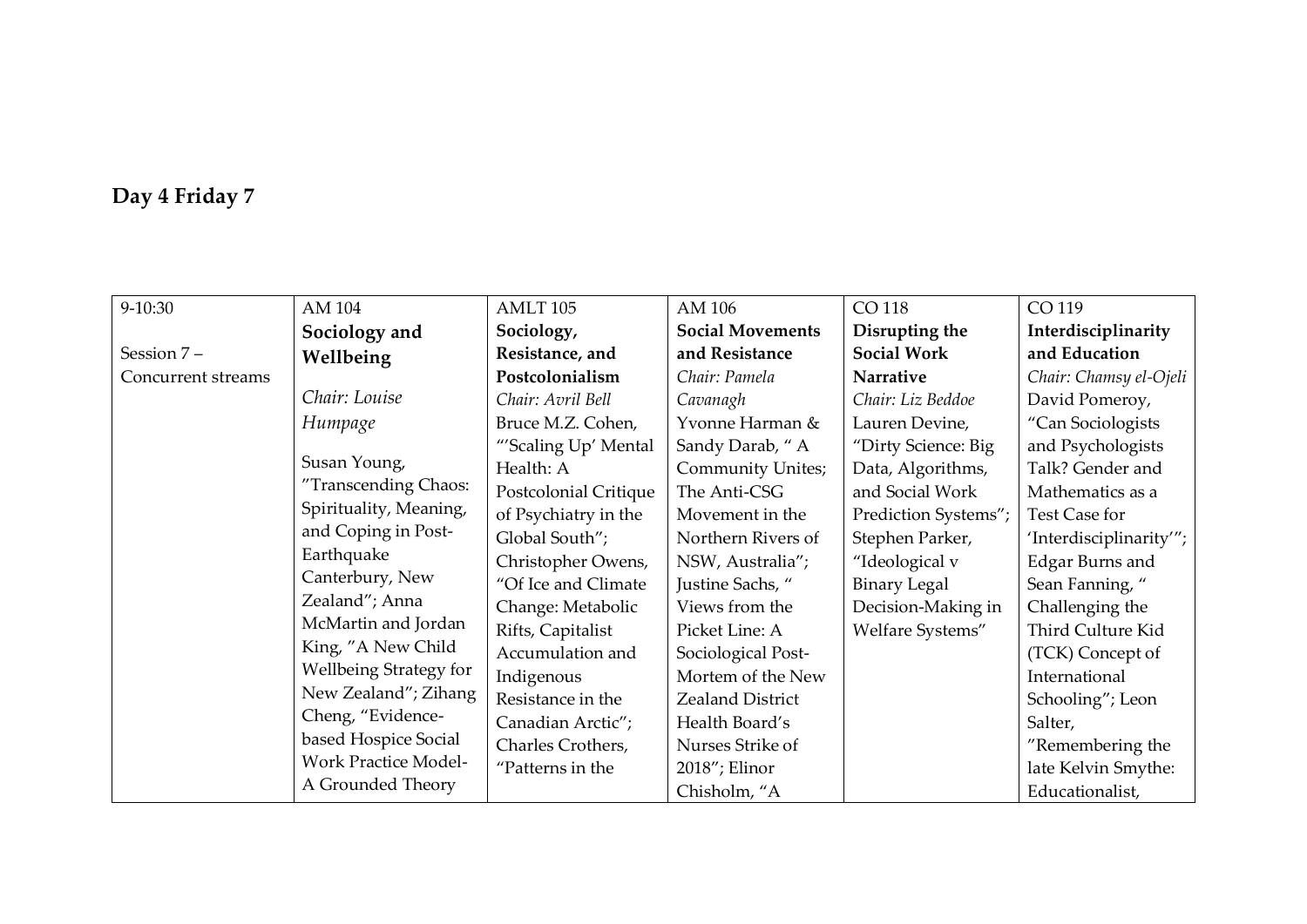|                    | on "Ningyang"           | History of NZ             | Century of Activism  |                          | media activist,    |
|--------------------|-------------------------|---------------------------|----------------------|--------------------------|--------------------|
|                    | Demonstration           | Sociology"                | for Better Rental    |                          | articulator of a   |
|                    | Program for Hospice     |                           | Housing in Aotearoa  |                          | popular knowledge" |
|                    | Social Work in China"   |                           | New Zealand:         |                          |                    |
|                    |                         |                           | Methods,             |                          |                    |
|                    |                         |                           | Achievements, and    |                          |                    |
|                    |                         |                           | Challenges"          |                          |                    |
| $10:30 - 11:00$    | Morning Tea AM 151      |                           |                      |                          |                    |
| 11:00-12:30        | AM 101                  | AM 102                    | AM 104               | AM 106                   |                    |
|                    | <b>Critical Theory</b>  | <b>Society and Morals</b> | Disasters and        | <b>Economic Planning</b> |                    |
| Session 8-         | Chair: Chamsy el-Ojeili | Chair: Bonnie-Estelle     | Sociology            | and Housing Policy       |                    |
| concurrent streams | Hye Ji Lee, "Double     | Trotter-Simons            | Chair: Carol         | Chair: Jack Foster       |                    |
|                    | consciousness: The      | Claire Gray, "            | Harrington           | Nathalie Jaques,         |                    |
|                    | Korean Migrant and      | Emotion and               | Suzanne Phibbs,      | "Logistics and           |                    |
|                    | the politics of         | Discourse: The            | Bruce Curtis, and    | Insurrection"; James     |                    |
|                    | (re)naming"; Warwick    | Political Demise of       | Christin M. Kenney,  | Roberts, "Economic       |                    |
|                    | Tie, "Making trouble    | Metiria Turei";           | "Disasters and       | Planning:                |                    |
|                    | with vehicularity";     | Murdoch Stephens,         | Precariousness";     | Contradictions           |                    |
|                    | David Toews,            | "Resisting Moral          | Ashleigh Rushton,    | Echoing from Past to     |                    |
|                    | "Networked Publics      | Polemics of Good          | "Applying a Gender   | Future"; Vanessa         |                    |
|                    | and Gabriel Tarde's     | and Evil in a refugee     | Lens to Disaster     | Cole, "Planned           |                    |
|                    | Utopian Thought"        | Advocacy Campaign;        | Enquiry: What has    | Gentrification and       |                    |
|                    |                         | Tools, Tactics, and       | Feminism and         | Planning Against         |                    |
|                    |                         | Tones"; Kalym             | Sociology Taught     | Property"                |                    |
|                    |                         | Lipsey, "A Rightful       | Us?"; Steve          |                          |                    |
|                    |                         | Way: Beyond the           | Matthewman, "Re-     |                          |                    |
|                    |                         | Decapitalisation of       | energizing           |                          |                    |
|                    |                         | Human Rights"             | Christchurch: A      |                          |                    |
|                    |                         |                           | Sociological Take on |                          |                    |
|                    |                         |                           | the Rebuild"         |                          |                    |